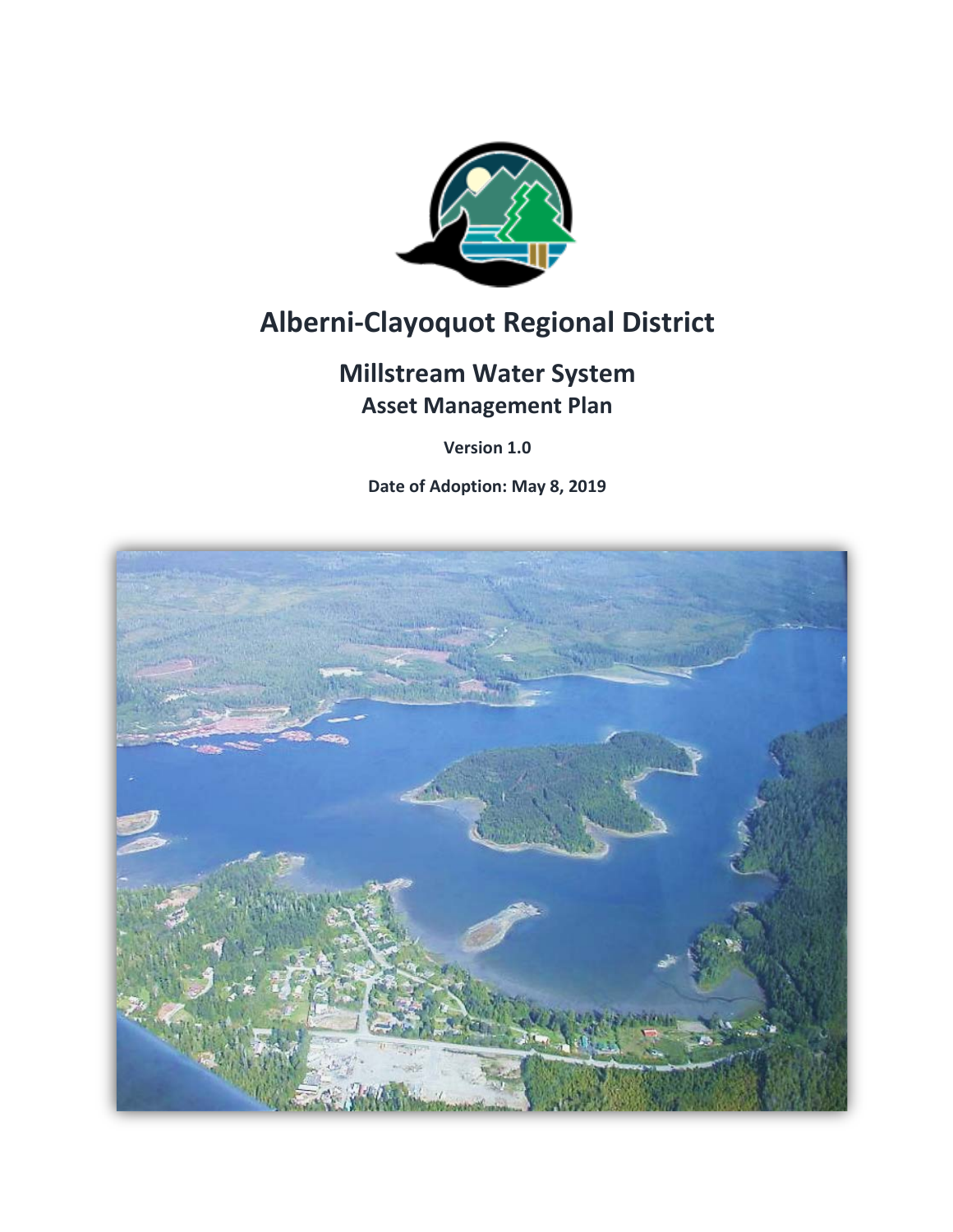#### Version 1.0

# Contents

| 1              | <b>EXECUTIVE SUMMARY</b>                                             | 2  |
|----------------|----------------------------------------------------------------------|----|
|                | 1.3<br>14<br>1.5<br>1.6<br>1.7<br>1.8                                |    |
| $\overline{2}$ | <b>INTRODUCTION</b>                                                  | 4  |
| 3              | 2.3<br>24<br><b>CURRENT STATE OF MWS LINEAR WATER INFRASTRUCTURE</b> | 10 |
| 4              | 3.1<br>3.2<br>२ २<br>3.4<br>3.5<br>ASSET MANAGEMENT IMPROVEMENT PLAN | 14 |
|                |                                                                      |    |
| 5              | 4.2<br><b>REFERENCES</b>                                             | 16 |
|                |                                                                      |    |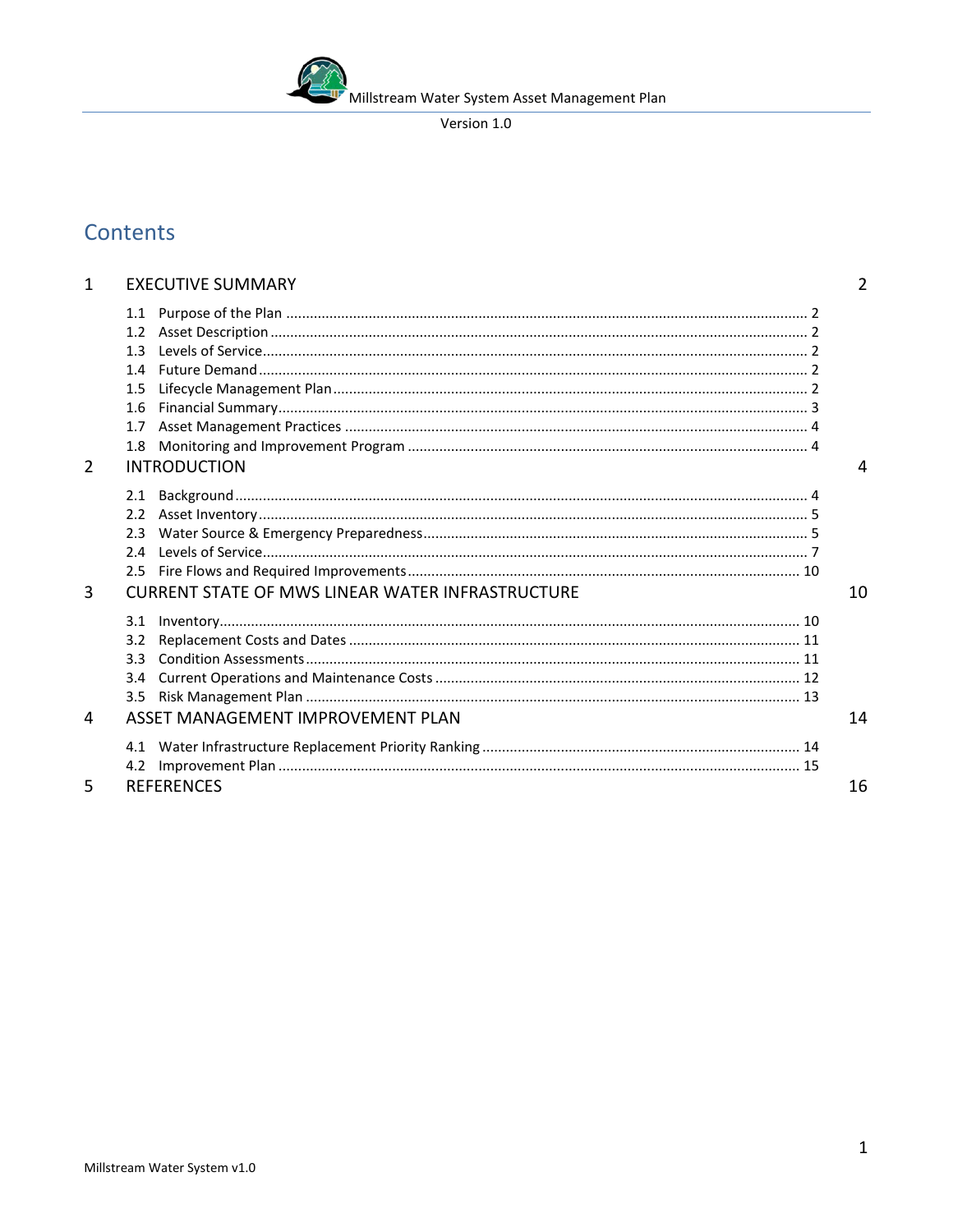Version 1.0

# <span id="page-2-0"></span>1 EXECUTIVE SUMMARY

### 1.1Purpose of the Plan

<span id="page-2-1"></span>The Millstream Water System (MWS) Asset Management Plan (AMP) is part of the ACRD Asset Management program to facilitate informed decision-making and effective allocation of resources for infrastructure. The purpose of an AMP is to deliver sustainable, cost effective services to ACRD communities in a socially, economically, and environmentally responsible manner, while providing the Level of Service (LOS) agreed upon by the Board.

### <span id="page-2-2"></span>1.2Asset Description

The Millstream Water System network includes:

- A water treatment building
- $A 650 m<sup>3</sup>$  reservoir
- 989 m of A/C Piping
- 96 m of PVC Piping
- 19 m of corrugated metal piping
- 2 fire hydrants
- 43 service connections

### 1.3Levels of Service

<span id="page-2-3"></span>The present funding levels are insufficient to continue to provide the existing services at current levels in the medium-term. The main service consequences will be more frequent service interruptions, a decline in water quality or loss of service.

# <span id="page-2-4"></span>1.4Future Demand

The main demands for new services are created by:

- Growth rate (requests for new connections)
- Board of Directors and resident level of service expectations
- Legislative regulations including Island Health operating permit

These will be managed through a combination of managing existing assets, upgrading of existing assets and providing new assets to meet demand and demand management. Demand management practices include non-asset solutions, insuring against risks and mitigating failures.

# <span id="page-2-5"></span>1.5Lifecycle Management Plan

Asset Management assists in conscious and calculated decisions for all assets covered in Plans from acquisition, operation, maintenance, disposal and renewal or upgrade. During the course of an assets life, the replacement value is known along with an estimated date of replacement based on age and condition. Annual contributions required are calculated for each component in each service so we can measure the funding gap between current and future Levels of Service in order to align funding and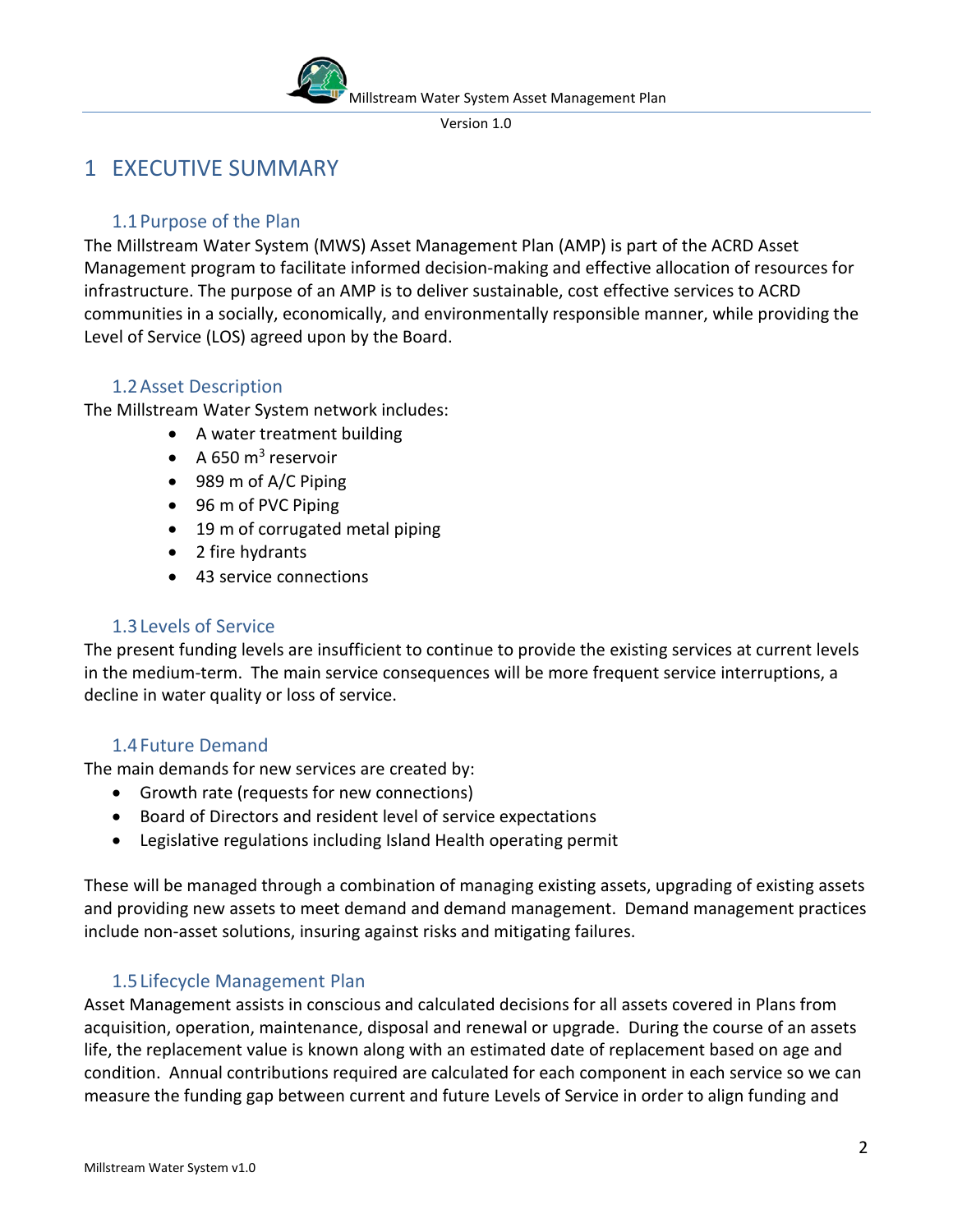Version 1.0

service expectations. The AM Program achieves responsible and reliable lifecycle management practices.

The Asset Management Coordinator has created the Millstream Water System AMP with the assistance of McGill & Associates Engineering Ltd. and operations staff. Asset Management systems will continue to be maintained once this position expires by ACRD staff. Estimated service life (ESL) and replacement cost of the water system infrastructure were determined using comparable data in the Beaver Creek Water System Asset Management Plan version 1.0. Management staff provided risk assessments and goals.

### 1.6Financial Summary

<span id="page-3-0"></span>The MWS has a total current replacement value of \$1.21 million in 2019 dollars. This does not include

a contingency for construction, engineering, financial, legal or administration costs. With an estimated inflation rate of 1.5%, estimated future replacement costs are \$1.95 million for current infrastructure at the end of the components estimated service life. Not included in the estimates are projections for future demand and projected capital upgrades. The community hasn't grown since the water system was first established so future growth is not expected. The current system does not meet the fire flow and fire hydrant requirements per the Fire Underwriters

#### **Renewals vs Upgrades?**

**Renewals**: Returning infrastructure to the expected level of service with no added efficiency or benefit.

**Upgrades:** to improve quality, efficiency and level of service of infrastructure.

Survey (FUS). Total "All-In" project costs for pipe replacement are generally 200-215% of the cost of pipe materials. Total current project costs for upgrading the necessary pipes to meet fire flow requirements would cost approximately \$586,000. Upgrading the necessary pipes at their expiration will cost approximately \$789,000, with timelines aligning for both linear and reservoir replacements.

There are 43 water parcels within the Millstream Water System but they are not currently charged a parcel tax. The only fees paid by the users are quarterly water fees of \$181.25. The annual operating costs exhaust the revenue generated by water fees and, as a result, no funding is available for the longterm needs of the system. Based on the projected future renewal costs and the current reserve level, funding of the water system for the next 20 years will require annual investments of approximately \$36,200 or \$841 per parcel annually. In reality, renewal of system components will occur in cycles based on asset life, completion of major improvements and according to their condition and use.

The first suggested significant capital renewal project is in 2039 at \$400,000 for components or approximately \$840,000 All-In, based on current asset lifecycles.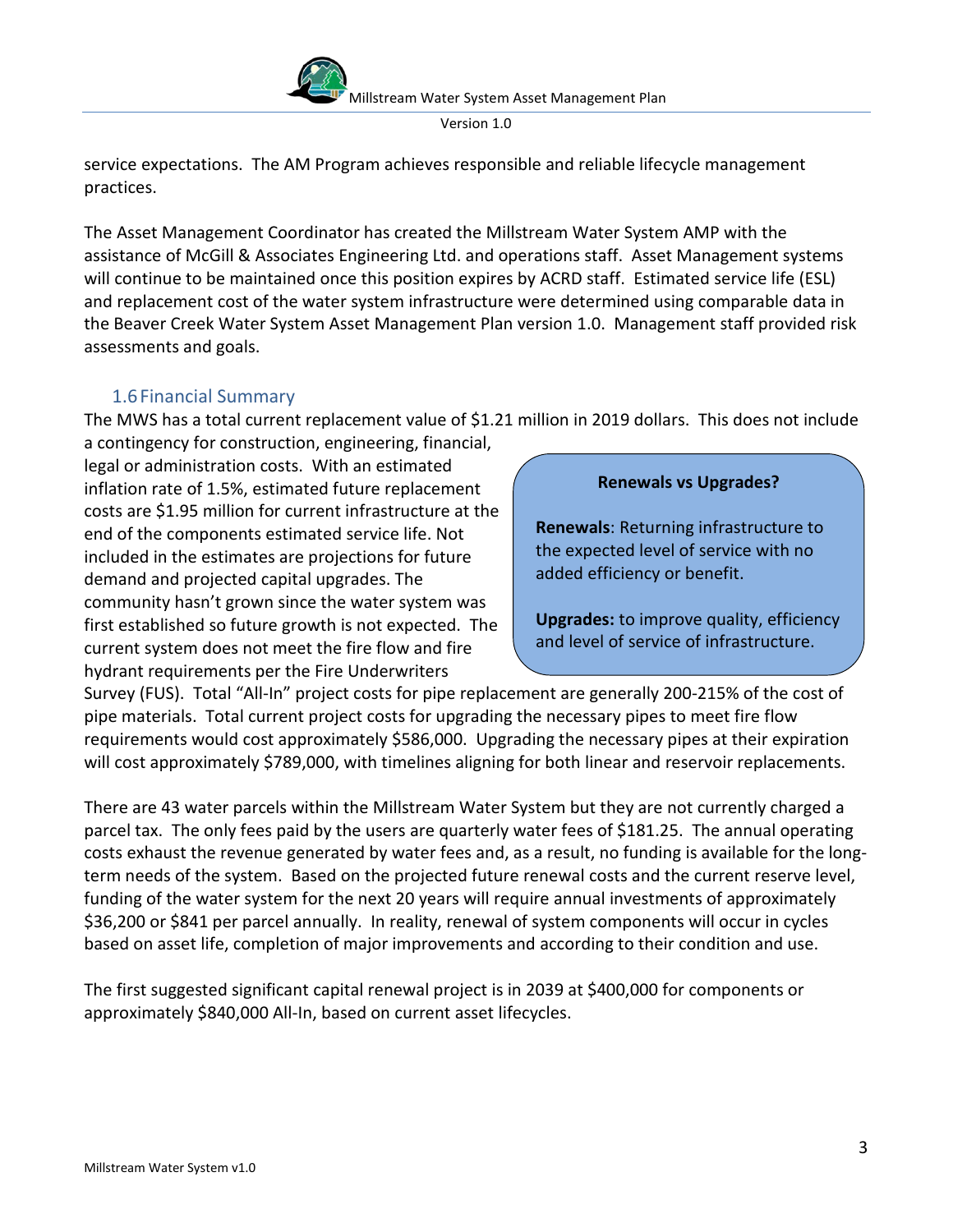Version 1.0

#### <span id="page-4-0"></span>1.7Asset Management Practices

Our current systems to manage assets include:

- Vadim
- AutoCAD
- Microsoft Office

#### <span id="page-4-1"></span>1.8Monitoring and Improvement Program

The next steps resulting from this AMP to improve asset management practices are:

- Increase documented and regimented condition assessments
- Update and monitor asset conditions and rankings on an ongoing basis
- Update and monitor operation and maintenance costs on an ongoing basis
- Update inventory for disposals, additions and changes in useful life
- Implement a system-wide asset ID system for specific components and link with GPS
- Identify funding sources for capital water projects
- Implement ArcGIS using the newly acquired data
- Create a risk framework and assist in ranking priorities



# <span id="page-4-2"></span>2 INTRODUCTION

#### <span id="page-4-3"></span>2.1Background

This AMP encompasses all Millstream Water System assets, excluding maintenance vehicles. The purpose of the plan is to facilitate the strategic management of the water system infrastructure and the services provided by it, giving guidance on new and existing infrastructure to maximize use of financial resources long term, reduce risk and provide a prioritized view for service continuity and improvements over a 20 year planning period.

The ACRD AM Program follows the advice of the Asset Management BC Framework; Plans are designed to be living documents that change with the organization to reflect progress made while continuously striving for sustainable service delivery. Consideration of community priorities and an understanding of trade-offs between resources and desired services is the foundation of sound AM practices.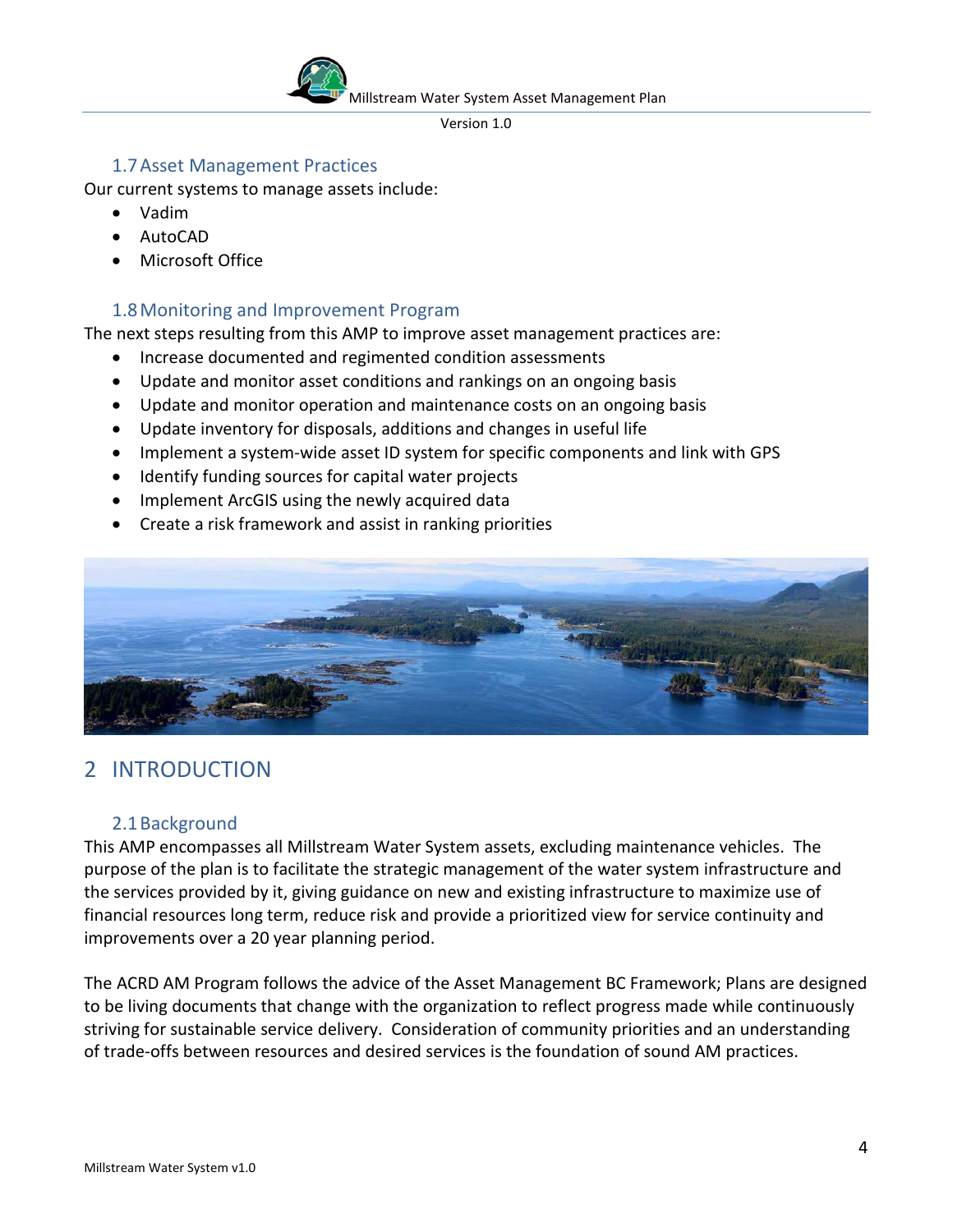Version 1.0

The AMBC Roadmap guides organizations through basic, intermediate and advanced Asset Management Practices. It is the goal of the ACRD to achieve a basic to intermediate level of understanding.

This AMP should be read in the context of the ACRD's Asset Management Policy and Strategy. The Millstream Water System AMP is a living document and will develop with AM practices and with the influence of the following corporate documents:

- Annual strategic priorities
- Short-term and long-term financial plans
- Water utility maintenance policies
- User rates and fees bylaw
- Grant applications and funding

Asset Management Plans are designed for several reasons. First, to guide Management and the board in planning and decision-making. Second, to aid in the creation of short term and long term financial plans as well as operational plans. Last, to spark community engagement for the service.

It is important to note that this is one of the first plans created under the AM Program. As the ACRD moves through the implementation process, knowledge and understanding of the AM program increases and it is expected that this plan evolve further, solidifying assumptions made and filling in any present information gaps where further research or information is required.

#### 2.2Asset Inventory

<span id="page-5-0"></span>The Millstream Water System consists of linear and non-linear components including:

- Over 1,100 meters of water mains
- 43 service connections
- 2 hydrants
- A pump station
- A reservoir adequate for fire flows
- A series of line valves

Current replacement costs were estimated by Koers & Associates Engineering firm using unit costs from recent water main projects completed in Beaver Creek Water System. Unit costs include excavation, backfill, and surface restoration. Remaining useful life estimates were based on installation dates and expected service life provided by Koers & Associates Engineering based on knowledge and experience with water infrastructure and materials in place.

Any land associated with the MWS is not included in this AM Plan as there are no future plans for expansion, revival or rejuvenation of the current land.

#### 2.3Water Source & Emergency Preparedness

<span id="page-5-1"></span>The MWS pulls water from two shallow wells and disinfects with chlorine. No other treatment methods are used.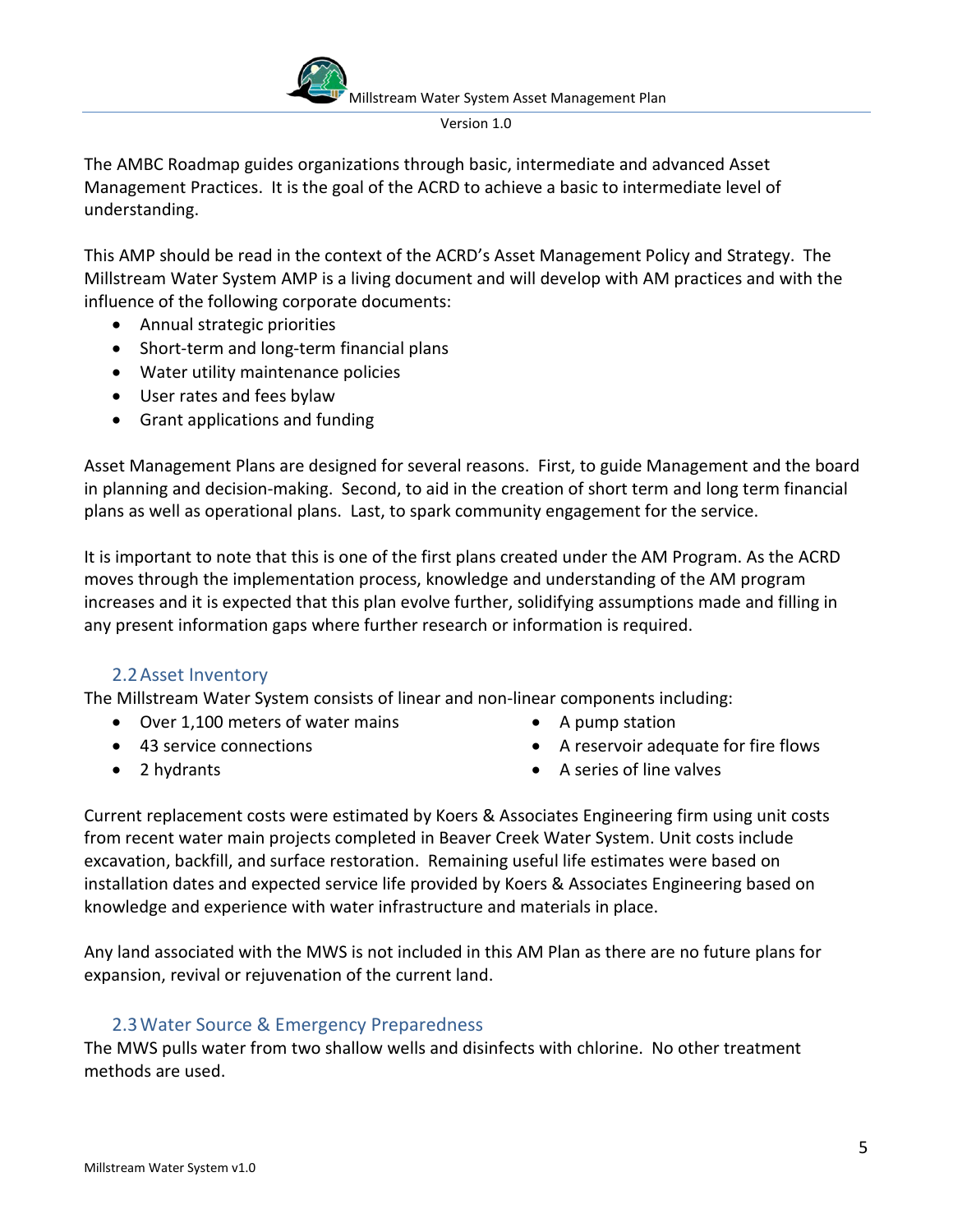

The water is sampled on a weekly basis in the water system. Sample results show that there is no presence of total coliforms or E. coli found in the water. The most recent raw water testing, completed in December 2013, shows that there is surface water influence on the shallow wells; however, the presence of bacteria was limited. 2013 was also the last time that the treated water was tested to confirm that it meets the Canadian Drinking Water Quality Guidelines (CDWQG). Due to the size of the water system, MWS has not yet been ordered to comply with Island Health's 4321 regulations but it is expected that future compliance will be necessary.

In 2014, the MWS connected to the Ucluelet water system for emergency purposes only.

The Millstream Water System maintains updated emergency response procedures and has redundancy and back-up systems at the treatment and pump station. An official Water Emergency Response Plan, created in 2012 by McGill & Associates Engineering Ltd., outlines steps to respond to a catastrophic event.



#### 2.4Levels of Service

<span id="page-6-0"></span>Levels of Service (LOS) are defined using two terms, customer levels of service and technical levels of service.

**Customer LOS:** measure how the customer receives the service and measure of value we provide. **Technical LOS:** technical measures of performance relating to the allocation of resources to service activities to best achieve the desired outcomes and demonstrate effective performance.

- o Operations ongoing activities, day-to-day operations
- o Maintenance activities enabling an asset to provide service for its planned life
- o Renewal activities that return the service capability to near original capacity
- o Upgrade activities that provide a higher level of service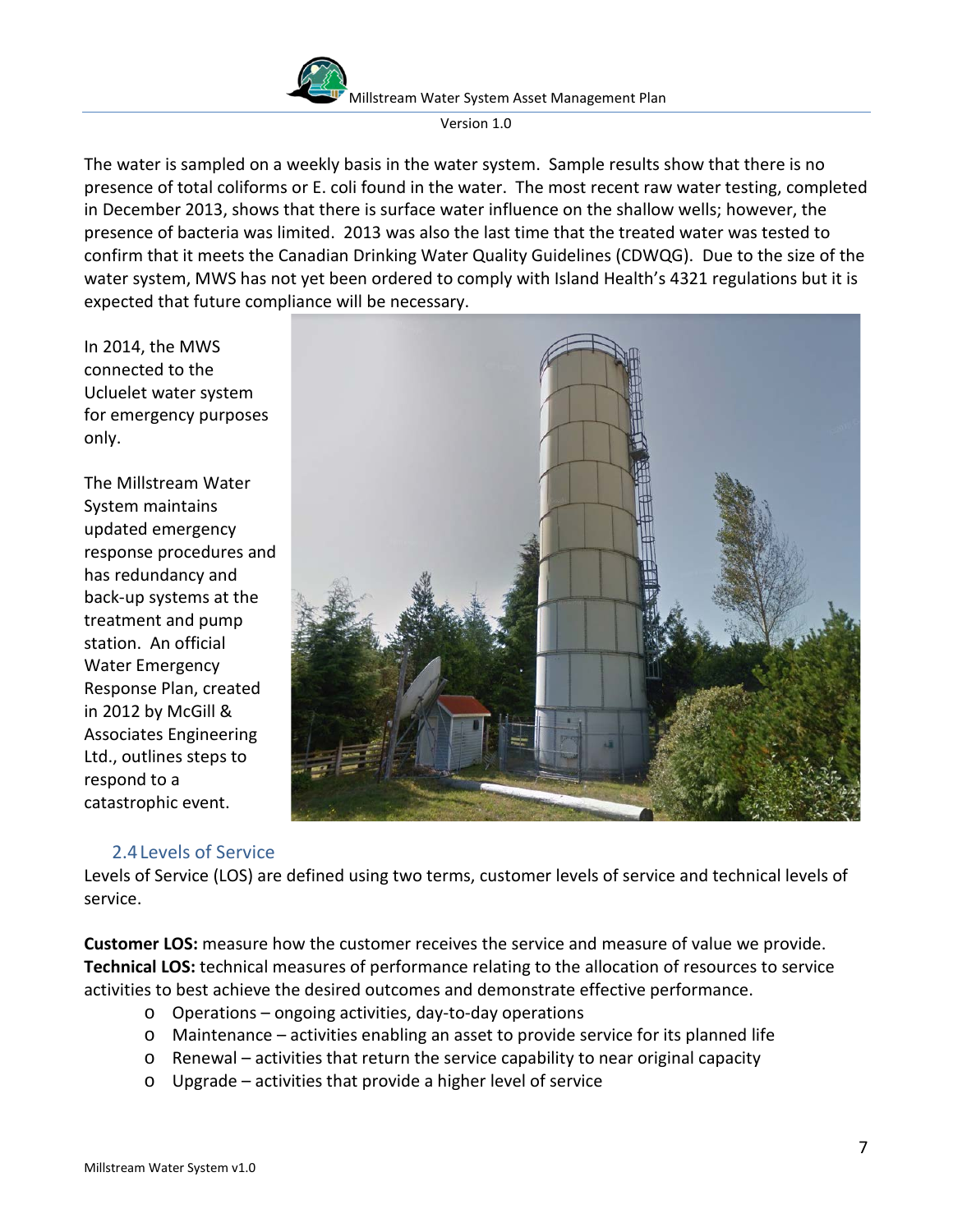Version 1.0

For the purposes of this report, customer's level of service expectations are set upon the annual adoption of the financial plan and strategic priorities as it is a reflection of the values, policies, and priorities of the Board of Directors with input from committees and public engagement sessions. This will assist the ACRD's Board of Directors and stakeholders in matching the level of service required, service risks and consequences with the community's ability and willingness to pay for the service.

The current and expected customer Levels of Service detailed in Tables 2.1 and 2.2 shows the expected levels of service based on resource levels in the current financial plan. Organizational measures are measures of fact related to the service delivery outcome e.g. number of occasions when service is not available, condition percentages of Very Poor/Poor/Fair/Good/Very Good.

| Values              | Expectation                                                                | Performance/Organizational<br><b>Measure Used</b>                                                                                                                                                   | <b>Current</b><br>Performance                                                                                                                                     | Forecast in 2038 with<br>current budget.                                                                                                                       |
|---------------------|----------------------------------------------------------------------------|-----------------------------------------------------------------------------------------------------------------------------------------------------------------------------------------------------|-------------------------------------------------------------------------------------------------------------------------------------------------------------------|----------------------------------------------------------------------------------------------------------------------------------------------------------------|
| <b>Quality</b>      | Access to clean, safe<br>potable water                                     | Performance: Service calls<br>relating to water quality<br><b>Organizational: Quality</b><br>samples meeting or<br>exceeding Island Health and<br>Canadian Guidelines for<br>drinking water quality | <1 annual average<br>100% of samples<br>exceed the<br>Canadian guidelines<br>for drinking water<br>quality and no<br>positive results for<br>Coliform and E.coli. | It is reasonable to<br>expect that this will stay<br>the same as long as the<br>wells and catchment<br>area stay protected                                     |
| <b>Function</b>     | Reliable, consistent water<br>services without<br>interruption of services | Performance: Number of<br>service interruption calls for<br>water main breaks                                                                                                                       | <1 calls received<br>annually for water<br>disruptions                                                                                                            | Likely to increase if<br>renewals and upgrades<br>requirements are not<br>met                                                                                  |
| Capacity<br>and Use | Access to potable water<br>at the lowest possible<br>rate                  | Well water levels are<br>adequate to support<br>demand. Reservoir has<br>capacity for fire flows but<br>distribution lines are<br>undersized for fire flows                                         | Well water levels<br>and system<br>operations are<br>checked on a<br>weekly basis.<br>Linear assets do not<br>have fire flow<br>capacity                          | Well water levels could<br>be depleted from<br>excessive use or drought<br>conditions if not<br>monitored and<br>conserved. No current<br>budget for upgrades. |

#### **Table 2.1 - Customer Level of Service Objectives**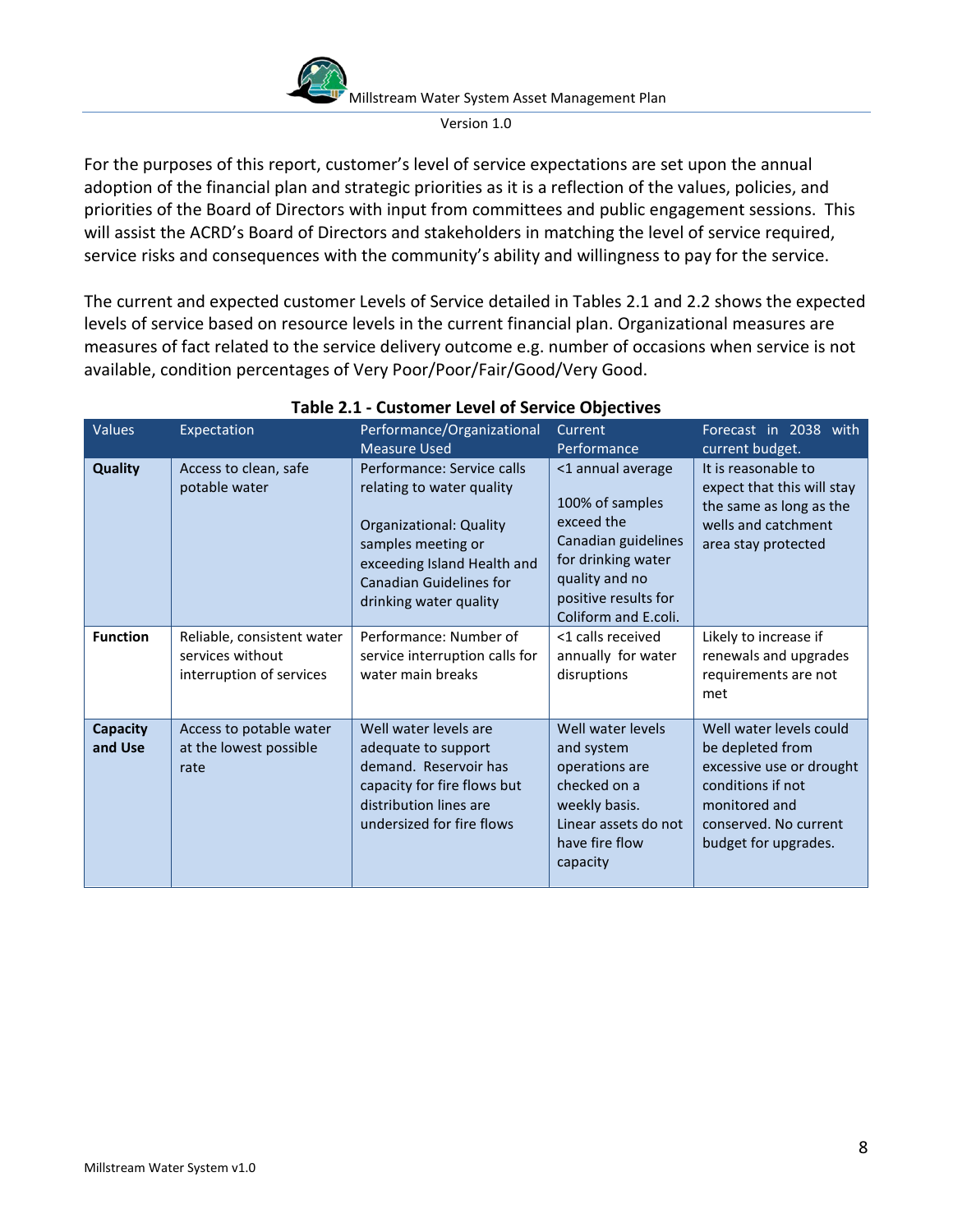

### **Table 2.2 - Technical Levels of Service**

| Service                             | Service Objective                                                                              | <b>Objective Measure</b>                                                                 | <b>Current Performance</b>                                                                                                                                               | <b>Desired Outcome</b>                                                                                                               |
|-------------------------------------|------------------------------------------------------------------------------------------------|------------------------------------------------------------------------------------------|--------------------------------------------------------------------------------------------------------------------------------------------------------------------------|--------------------------------------------------------------------------------------------------------------------------------------|
| <b>Operations</b>                   | Access to clean,<br>safe, potable<br>water                                                     | Water quality<br>testing required by<br><b>VIHA</b>                                      | Samples sent weekly to Island<br>Health that all meet required<br>standards                                                                                              | Add annual testing to<br>confirm CDWQG are<br>being met                                                                              |
| <b>Operations</b><br><b>Budget</b>  |                                                                                                |                                                                                          | \$24,000 average annual<br>operations/labour budget.<br>Budget is insufficient to<br>complete all operations and<br>maintenance activities                               | Budget will increase with<br>renewals and upgrades<br>to the water system                                                            |
| Maintenance                         | Reliable,<br>consistent water<br>services without<br>interruption                              | 1) Water main<br>flushing<br>$ 2)$ Regular<br>maintenance<br>3) Condition<br>assessments | 1) No current flushing program<br>2) Pipe repair is reactive<br>3) Condition assessments are<br>not performed currently                                                  | 1) Annual flushing<br>program<br>2) Replacements are<br>proactive vs reactive<br>3) Regular assessments<br>performed                 |
| <b>Maintenance</b><br><b>Budget</b> |                                                                                                |                                                                                          | \$3,495 for 2018; \$4,000<br>average for subsequent years<br>not including wages. Budget<br>is insufficient to complete all<br>operations and maintenance<br>activities. | Budget will increase with<br>the implementation of<br>the flushing program                                                           |
| Renewal                             | Reliable,<br>consistent water<br>services without<br>interruption                              | Infrastructure<br>renewal needs are<br>identified by<br>operations staff<br>and ESL      | Using ESL and condition<br>assessment rankings, 17% of<br>MWS infrastructure is in<br>either poor or very poor<br>condition                                              | Risk and priority<br>frameworks identify<br>required renewals<br>before failures occur.<br>Proactive vs reactive<br>replacements.    |
| Renewal<br><b>Budget</b>            |                                                                                                |                                                                                          | No budget for renewals                                                                                                                                                   | \$651,000 over 20 years<br>to meet renewal needs<br>based on asset life cycles                                                       |
| Upgrade/<br><b>New</b>              | Upgrade<br>remaining areas<br>to meet fire flow<br>requirements per<br>FUS and user<br>demands | Upgrade piping<br>diameter in<br>applicable areas<br>within project<br>budget amounts    | 70% of MWS system piping<br>does not meet fire flow<br>requirements.                                                                                                     | Fire flow upgrades<br>prioritized in conjunction<br>with current piping<br>upgrade requirements<br>based on ESL and pipe<br>material |
| Upgrade/<br><b>New Budget</b>       |                                                                                                |                                                                                          | \$100,000 for 2018 for<br>increased pump house<br>reliability and redundancy.<br>No upgrades budgeted for<br>subsequent years                                            | \$188,000 over 20 years<br>to meet piping fire flow<br>requirements                                                                  |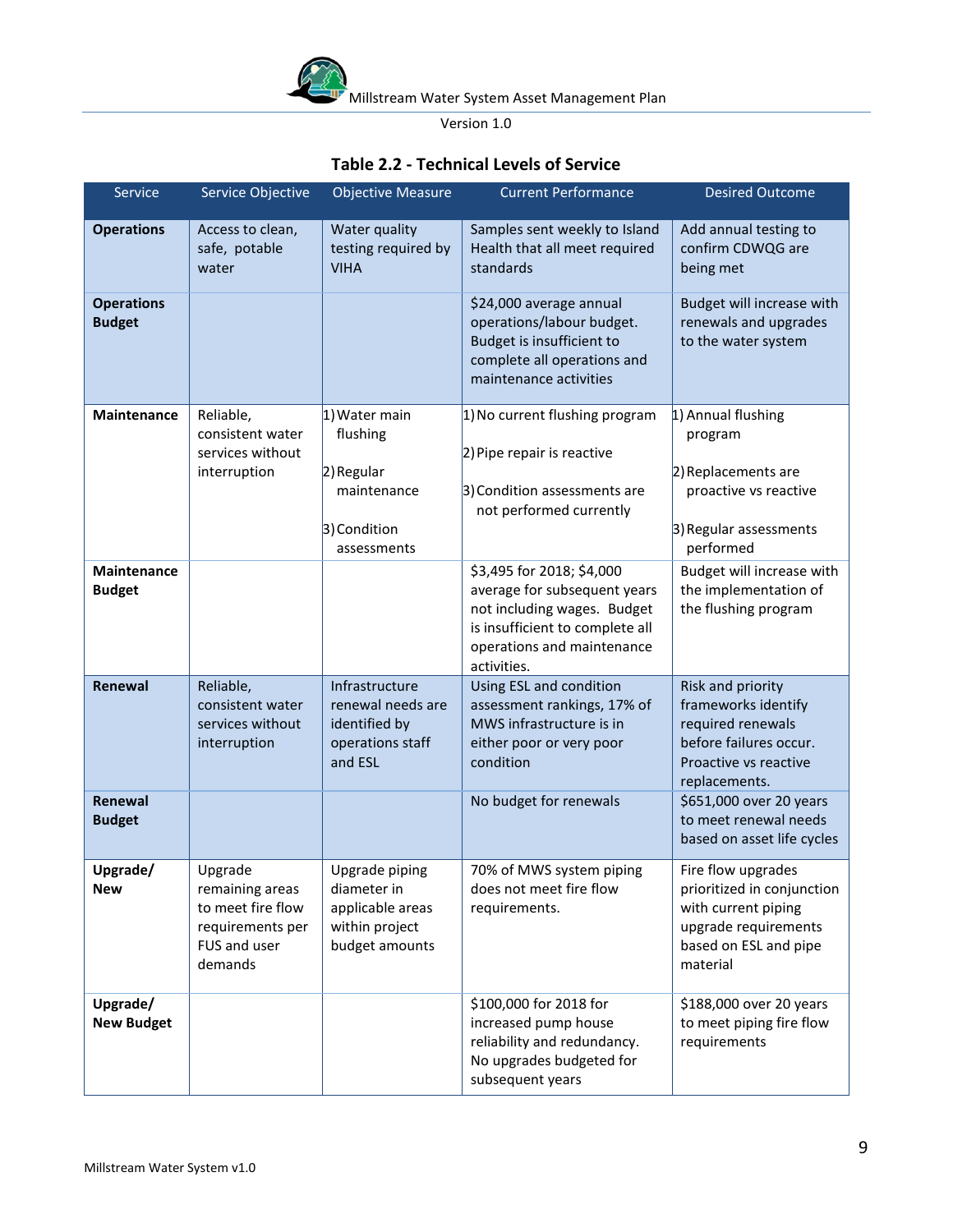Version 1.0

It is important to monitor the service levels provided regularly as these will change as regulations and expectations change. The current performance is influenced by work efficiencies, technology, and Island Health regulations that will change over time. Review and establishment of the agreed position that achieves the best balance between service, risk and cost is essential.

### 2.5Fire Flows and Required Improvements

<span id="page-9-0"></span>The majority of MWS does not meet fire flow regulations stipulated by the Fire Underwriters Survey in "Water Supply for Public Fire Protection" and MMCD Design Guidelines. In order to meet regulations, we will need to improve the pipe diameter and/or material. The required fire flows are shown in Figure 2.3 – Fire Flow Requirements.

| <b>Land Use</b>                  | <b>Assumed Minimum Required</b><br><b>Fire Flow</b> |                       |  |
|----------------------------------|-----------------------------------------------------|-----------------------|--|
|                                  | Demand (L/s)                                        | <b>Duration (hrs)</b> |  |
| <b>Single Family Residential</b> | 60                                                  | 1.75                  |  |
| Commercial/Institutional         | 150                                                 |                       |  |
| Industrial                       | フフち                                                 |                       |  |

|  |  | Table 2.3 - Fire Flow Requirements |
|--|--|------------------------------------|
|  |  |                                    |

It is recommended that the 989m of 100mm AC pipe be replaced with 150mm PVC in order to comply with the guidelines as the budget allows; however, there is currently no budget for upgrades.

Future updates and revisions to this plan will incorporate conversations amongst key stakeholders regarding aligning the level of service needed by the community, risks and consequences associated with these assets, the taxpayers' ability and willingness to pay for various levels of service and the ACRD's resource capacity. It is most likely that upgrades will occur as assets fail.

# <span id="page-9-1"></span>3 CURRENT STATE OF MWS LINEAR WATER INFRASTRUCTURE

#### <span id="page-9-2"></span>3.1Inventory

#### **Table 3.1 - Assets covered by this Plan**

| <b>Asset Category</b>       | Qty          | 2019 Replacement Value |  |  |
|-----------------------------|--------------|------------------------|--|--|
| Pump stations and buildings | 1            | \$421,000              |  |  |
| Piping                      | 1,085 meters | \$309,000              |  |  |
| Culvert                     | 19 meters    | \$1,200                |  |  |
| Reservoirs                  | 1            | \$444,500              |  |  |
| <b>Hydrants</b>             |              | \$12,600               |  |  |
| Valves                      | 54           | \$68,000               |  |  |
| <b>TOTAL</b>                |              | \$1,256,200            |  |  |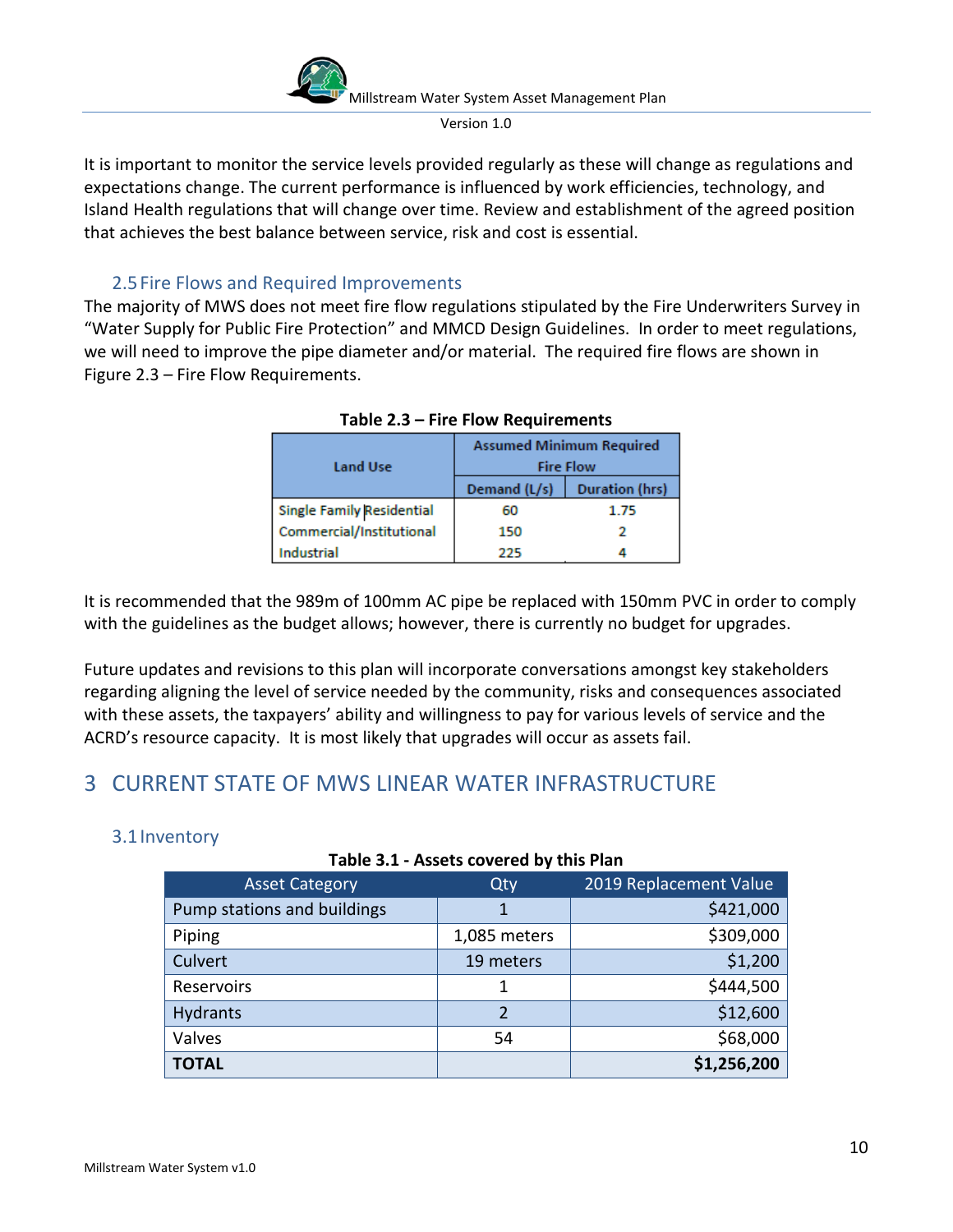Version 1.0

Costs are for supplies only; labour, engineering, financial, and administration costs are not included. Estimated total project costs use an "All-In" rate based on number of linear meters of pipe. Depending on the diameter of pipe, All-In rates typically range from 200-215% of the cost of pipe.

### 3.2Replacement Costs and Dates

<span id="page-10-0"></span>Asset management changes the financial focus from historical cost and annual amortization included in the ACRD's financial statements to estimated replacement value, estimated service life, and annual capital investment required.

Almost half of the MWS assets are due for replacement within 20 years. Table 3.2 summarizes suggested infrastructure replacement dates and estimated costs by year until 2060. Renewals in years 2039 and 2040 make up over \$1 million in component renewal costs alone, stressing the need for a capital renewal plan now to meet future financial gaps. Collecting the recommended annual contribution from users shown below of \$37 thousand, or \$862 per parcel, will alleviate these spikes in capital expense.





#### <span id="page-10-1"></span>3.3Condition Assessments

Regular condition assessments are not performed on components. In other ACRD water systems, the condition assessment is calculated along with the estimated service life remaining to determine the overall condition rating of the asset. This data is not available for Millstream Water System. Regular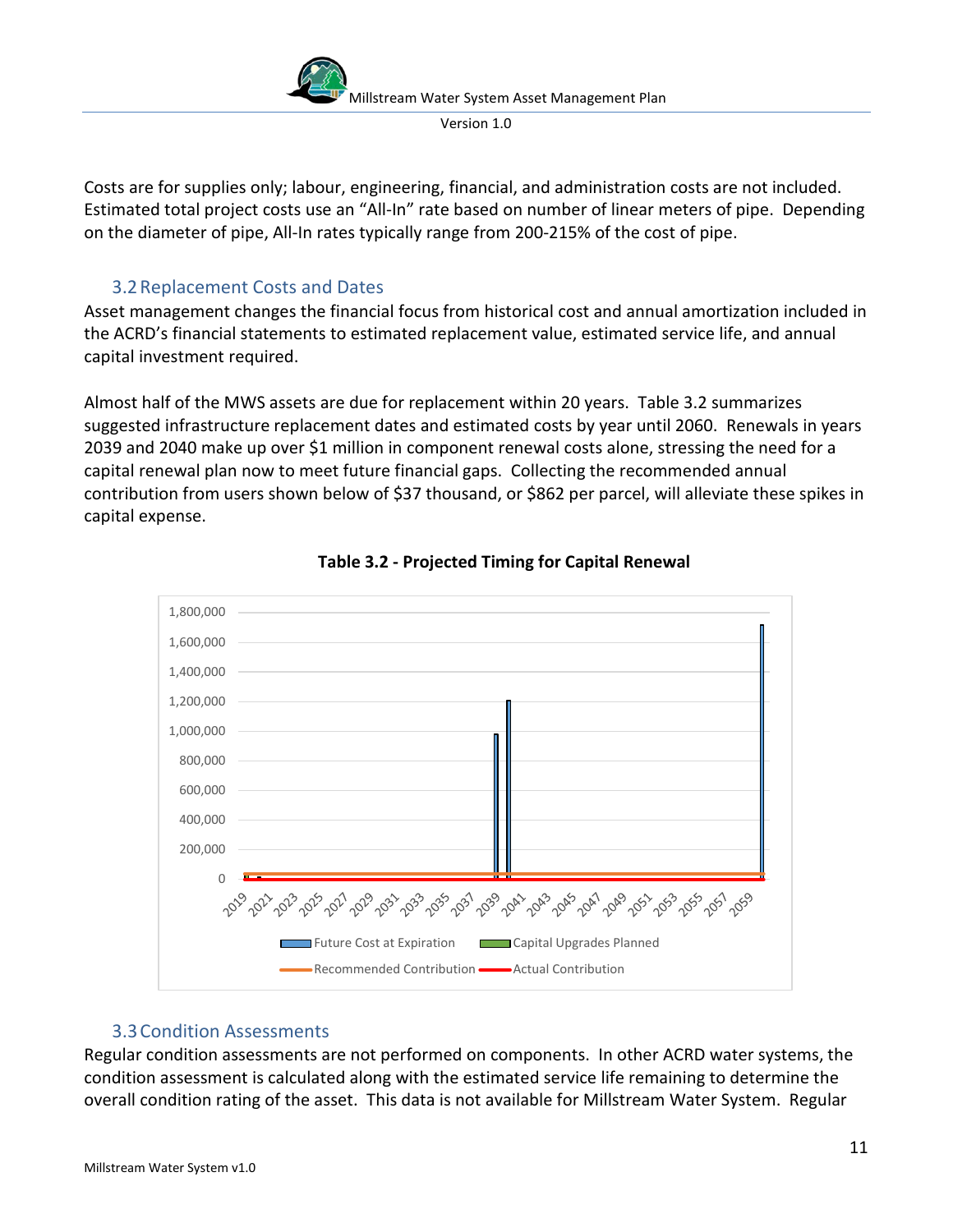condition assessments are part of the improvement works outlined in this Plan. For the purposes of this Plan, estimated remaining service life was the only basis for our condition assessments. Based on estimated service life, 82% of the MWS assets assessed have a fair to very poor physical condition.

Table 3.3 shows the current cost to replace assets based on the percentage of estimated useful service life remaining.



**Table 3.3 – Current Replacement Cost by Percentage of ESL Remaining**

# <span id="page-11-0"></span>3.4Current Operations and Maintenance Costs

A key function of Asset Management is to track maintenance costs separate from operations costs to identify areas that are requiring more repairs as an indication of failing infrastructure. Table 3.4 shows the trend in combined operations and maintenance costs since 2014.



**Table 3.4 – Operations and Maintenance Cost Trends**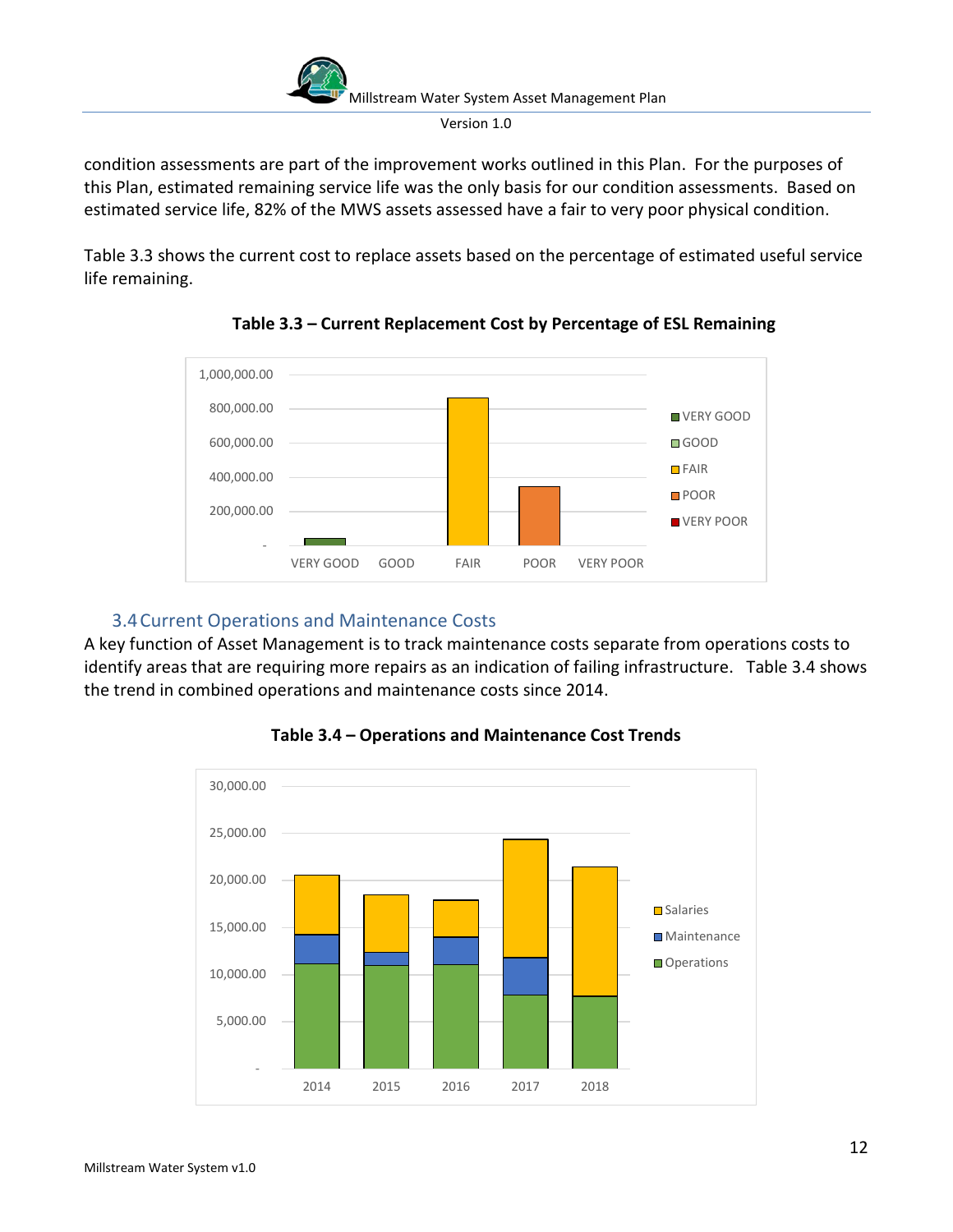Version 1.0

Average operation and maintenance costs total \$20,550 per year, including salaries and benefits. Historically, operations costs were for operations contract costs only. Going forward, operations and maintenance costs will be tracked separately in our accounting software as a part of the improvement plan in order to identify spikes in maintenance costs, indicating a failure of infrastructure. Operations costs will be cost associated with day-to-day expenses.

Within the Beaver Creek Water System, there is the ability to track the water in versus water out. The difference between these amounts is Non-Revenue Water (NRW). NRW is an indication of leaks within the system. Since MWS does not have metered service connections, it is impossible to know if there are any leaks between the pump station and residences. Leaks are repaired as residents or maintenance workers note them.

#### <span id="page-12-0"></span>3.5Risk Management Plan



Risk management is a key objective set out in our Asset Management Policy. With acceptable Levels of Service in mind, we have adopted a risk management framework to assess and rank criticality of the ACRD's infrastructure assets. One of the outcomes of implementing risk management is the ability to prioritize required capital expenditure based on criticality for the MWS.

The goal in adopting a framework is to have a consistent accurate understanding of the state of the MWS's infrastructure. The framework includes a standardized grading system that is easily repeatable, enables comparison of the status of infrastructure condition over time and across municipalities for comparison.

A risk matrix has been prepared and will be used for risk ratings throughout the ACRD. This matrix will also be used in conjunction with regular condition assessments to properly

evaluate new and existing risks.

The risk assessment process identifies credible risks, the likelihood of the risk event occurring, the consequences should the event occur, develops a risk rating, evaluates the risk and develops a risk treatment plan for non-acceptable risks. Critical risks are those assessed with 'Very High' (requiring immediate corrective action) and 'High' (requiring corrective action) risk ratings identified in the assessment process.

According to the General Manager of Environmental Services and Manager of Operations, the following are credible risks that could create a "High" risk rating at this time: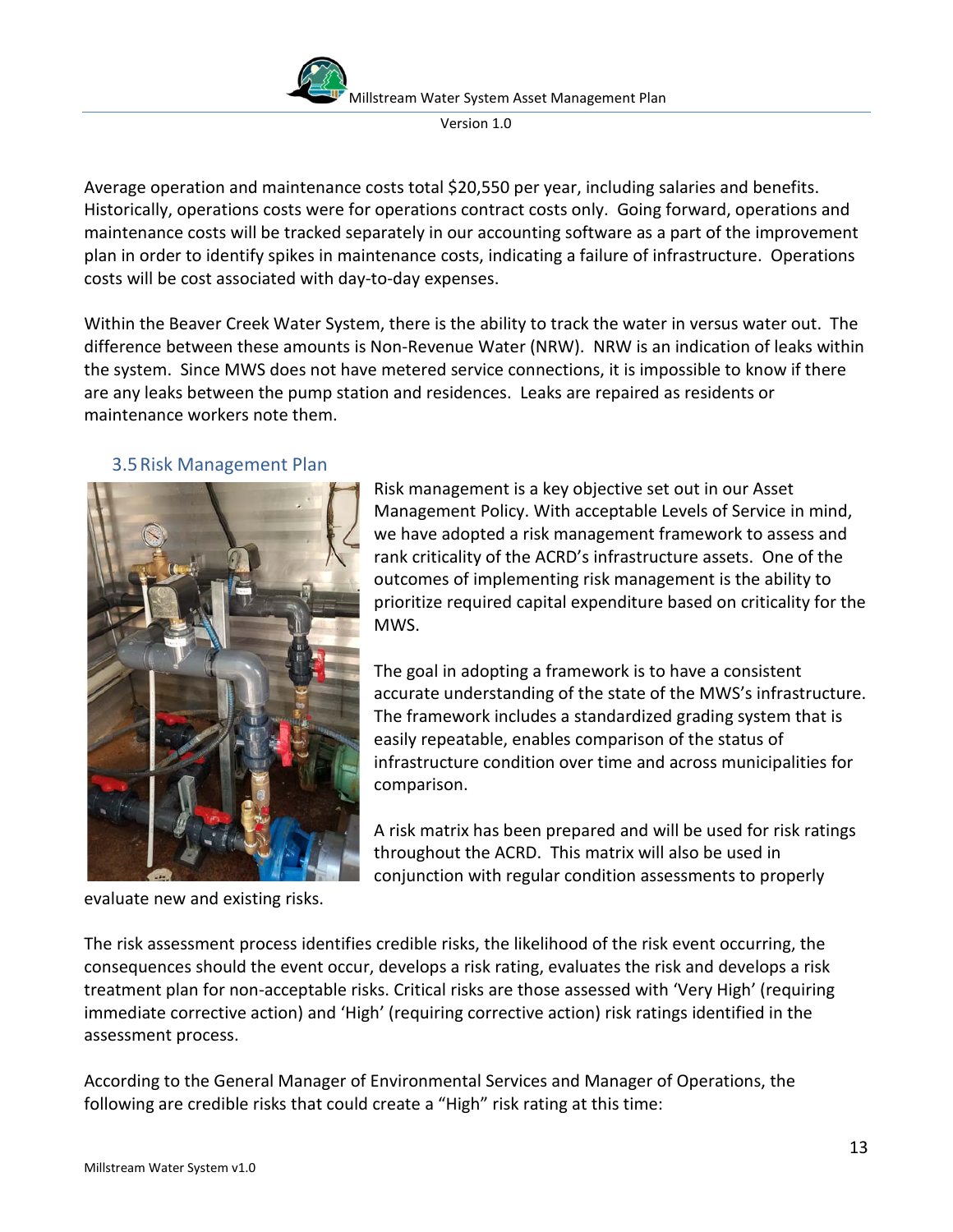

- **1.** A good portion of linear assets are asbestos cement material piping (AC piping) creating added risk and exposure to asbestos, friable material when cutting, removing, adjusting, replacing and wet tapping into AC piping. The asbestos does not pose a public health risk.
- **2.** Water flow restrictions for fighting fires. Currently a good portion of the MWS linear inventory does not meet current fire flow regulations in accordance with the most recent version of the MMCD Design Guidelines and the "Water Supply for Public Fire Protection" by the Fire Underwriters Survey (FUS), making it harder to put out larger fires within Millstream.
- **3.** Natural disaster causing a catastrophic environmental event i.e. earthquake, tsunami, windstorm, drought, etc. This could affect power, water quality, pipe integrity and the ability to service the area.

# <span id="page-13-0"></span>4 ASSET MANAGEMENT IMPROVEMENT PLAN

# <span id="page-13-1"></span>4.1Water Infrastructure Replacement Priority Ranking

Table 4.1 lists the components within the MWS in order of their required estimated replacement. This information can be used to aid in creating a Long-Term Asset Management Financial Plan (LTAMFP) for this class of assets.

When budgeting for future projects, it is recommended that a 30% general contingency and a 30% allowance for construction, engineering, financial, legal and admin costs be added to total project costs.

It is important to note the volatile prices of construction materials. Many factors can change the costs of materials required for projects and while the actual costs may differ, only the most current and available costs are used.

| p. 0 . 66 0. 9                          |                 |                                |             |                          |  |  |
|-----------------------------------------|-----------------|--------------------------------|-------------|--------------------------|--|--|
| <b>Component</b>                        | Length or       | <b>Current</b>                 | <b>Risk</b> | <b>Estimated Service</b> |  |  |
|                                         | <b>Quantity</b> | <b>Replacement Costs (pre-</b> |             | <b>Life Remaining in</b> |  |  |
|                                         |                 | tax, pre-contingency)          |             | <b>Years</b>             |  |  |
| <b>AC Piping</b>                        | 989m            | 279,227                        | High        | 20                       |  |  |
| <b>Assorted Valves</b>                  | 54              | 67,760                         | High        | 20                       |  |  |
| <b>Replacement Cost - High Risk</b>     |                 | \$346,987                      |             |                          |  |  |
| <b>Treatment building</b>               | 1               | 420,886                        | Moderate    | 21                       |  |  |
| Reservoir                               | 1               | 444,413                        | Moderate    | 41                       |  |  |
| <b>Replacement Cost - Moderate Risk</b> |                 | \$865,299                      |             |                          |  |  |
| New Fire Hydrants                       | 2               | 12,550                         | Low         | 59                       |  |  |
| Culvert - connection to Ucluelet        | 19 <sub>m</sub> | 1,192                          | Low         | 65                       |  |  |
| <b>Miscellaneous PVC Piping</b>         | 96m             | 29,551                         | Low         | 65                       |  |  |
| <b>Replacement Cost - Low Risk</b>      | \$43,293        |                                |             |                          |  |  |
| <b>Total Current Replacement</b>        | \$1,255,579     |                                |             |                          |  |  |

#### **Table 4.1 – Improvement Works**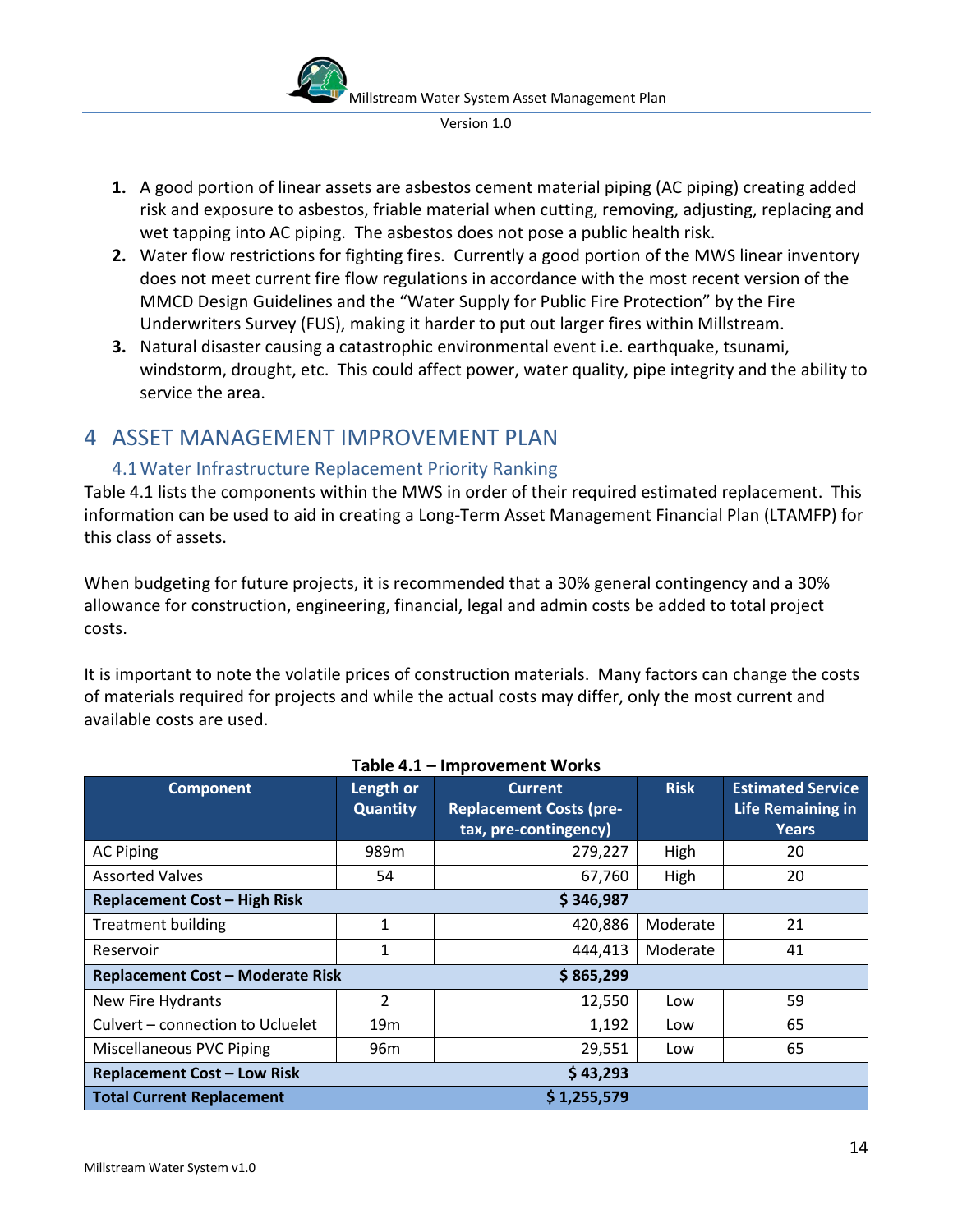While the areas rated "High" for failure have a current total cost of \$346,987, the final project cost will be approximately \$980,000 when considering inflation, engineering and construction costs.

#### 4.2Improvement Plan

<span id="page-14-0"></span>The tasks identified in the Table 4.2 are required to achieve the MWS asset management objectives, manage risks, and close the gap between current and targeted levels to achieve within the AMBC road Map. The table also identifies the integration of these tasks into the organization as recommended by the AMBC Framework.

| Task#          | <b>Task</b>                                                                                                              | Responsibility                                                           | <b>Resources</b>                                                                                                      | <b>Timeline</b>                     |
|----------------|--------------------------------------------------------------------------------------------------------------------------|--------------------------------------------------------------------------|-----------------------------------------------------------------------------------------------------------------------|-------------------------------------|
| $\mathbf{1}$   | Implement operations process<br>for documenting condition<br>assessments of water mains,<br>fire hydrants and pumps etc. | Environmental<br>Department                                              | <b>AMP for MWS</b><br>Canadian<br>infrastructure<br>condition grading<br>system                                       | Spring 2019                         |
| $\overline{2}$ | Update and monitor<br>component specific operation<br>and maintenance costs                                              | <b>Asset Management</b><br>Coordinator                                   | Finance<br>Department                                                                                                 | Semi-annually                       |
| 3              | Update water asset inventory<br>for disposals, additions and<br>changes in useful life - AM<br>fixed asset review        | Environmental and<br>Finance<br>Department                               | <b>MWS Asset</b><br>Registry and MWS<br><b>Staff</b>                                                                  | As projects<br>occur or<br>annually |
| 4              | Regional asset identification<br>system for specific<br>components to record expense<br>at the asset level               | Finance<br>Department,<br><b>Mapping Technician</b>                      | AM Registry, MWS<br><b>Staff</b>                                                                                      | In progress                         |
| 5              | Identification of funding<br>sources for capital water<br>projects                                                       | Finance department<br>& Environmental<br>Department                      | Grants, capital<br>reserves, utility<br>fees, property tax<br>etc.                                                    | Ongoing                             |
| 6              | Implement ArcGIS to gain a<br>better understanding of asset<br>locations and conditions                                  | Mapping<br>Technician/Planning<br>Department                             | <b>MWS inventory</b><br>data, AutoCAD<br>data                                                                         | To be<br>determined                 |
| $\overline{7}$ | Create a Risk Framework and<br>annual assessment process                                                                 | AM committee,<br>Financial<br>Department,<br>Environmental<br>Department | Associate<br><b>Engineering Risk</b><br>Workshop and<br><b>NAMS Canada Core</b><br><b>Risk Management</b><br>Registry | In progress/<br>annually            |

#### **Table 4.2 – Improvement Plan**